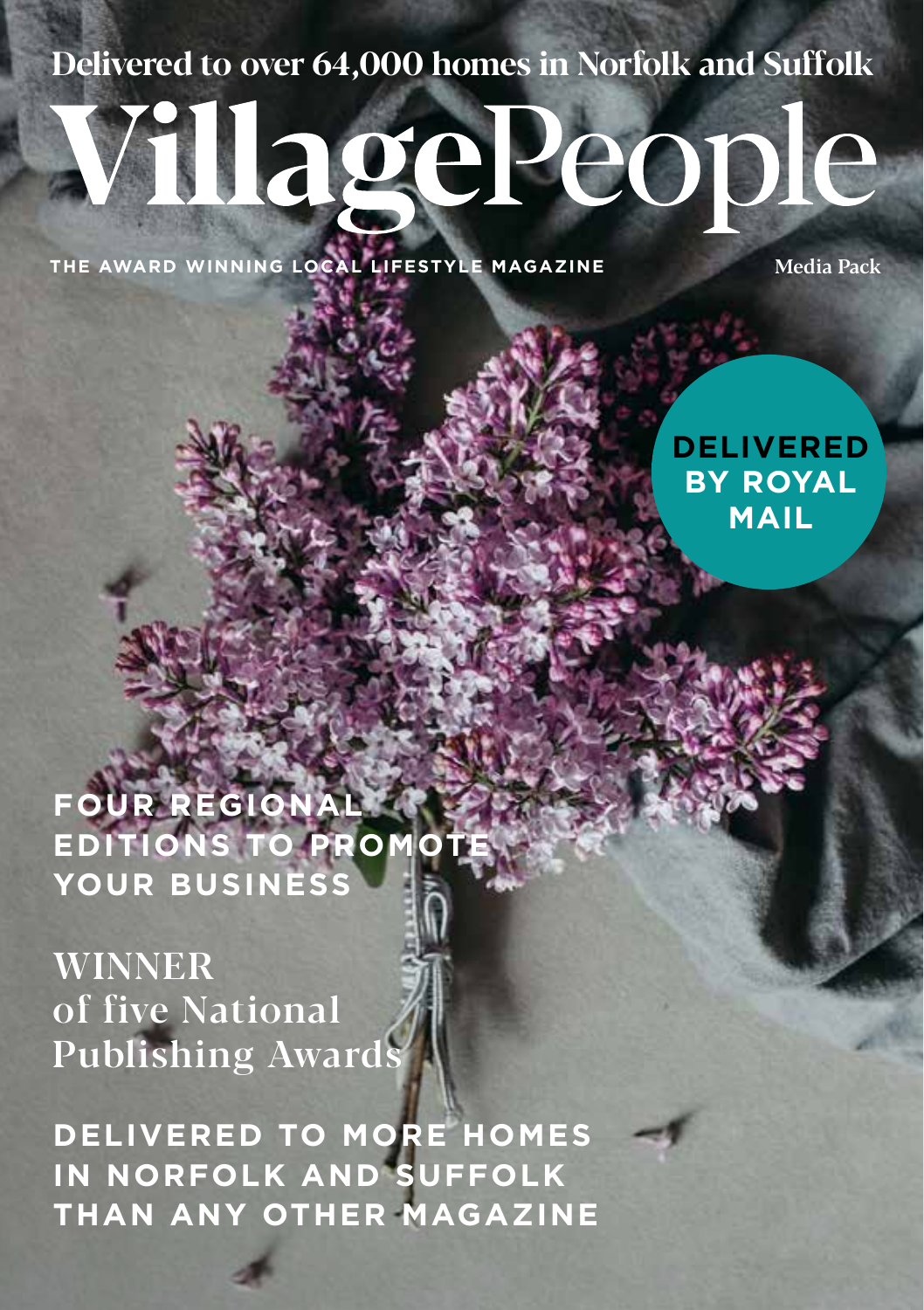### Welcome to Village People… …get noticed and grow your business

#### **Six reasons why Village People magazines are the best choice for advertisers:**

- Village People magazines are delivered by Royal Mail to 64,000 village homes in Norfolk and Suffolk – that's more than any other magazine in the area – and have a total readership of over 160,000.
- Our thriving, award-winning magazines are the most affordable way to advertise your business, increase your customers and get the best return on your investment.
- We have four magazines, each one covering a different rural area in Norfolk and Suffolk, and we publish six issues per year on a bi-monthly basis. This means you can choose the area you want to reach the widest target audience. Each issue is also available to read online.

**TillagePeople** 

**Delivered to over 63,000 homes in Norfolk and Suffolk**

 $J_\mathrm{Unc}$  /  $J_\mathrm{Uly}$  2022  $W_{INI}$ TICKETS<br>TO FIVE FANTASTIC<br>MUSIC EVENTASTIC MUSIC EVENTAST<br>INCLUDINTS, INCLUDING MICHAEL BALL & ALFIE BOE

- Other magazines just target towns and cities. We know that Norfolk is more than 95% rural, so there is huge potential to find new customers in the 250 villages and surrounding areas we reach.
- Village People is a top-quality read, packed full of interesting lifestyle articles, competitions, recipes, things to do and see and much more. We know our magazines are highly valued,

read again and again and kept within easy reach by the bed or on the coffee table – so your advert has a much longer shelf life.

• Our small, friendly team has over 14 years' experience of generating sales for our advertisers – so we know it works and we are here to help you succeed! We are local, independent and offer a nononsense, honest service.

#### Norfolk is more than **95% rural** so don't miss out on new customers by only targeting urban areas!

Format: **Glossy A5** Printed **Copies: 64,000** Audience: **ABC1** Readership: **160,000** Editions: **Four** Frequency: **Bi-monthly** Distribution: **Royal Mail** Online Readership: **32,000+** Social Media followers: **5,000+**

pirections

Village People Magazines, Local Businesses, Local People – We Love Norfolk And Suffolk

Walking for Health<br>Halking for Health<br>Hethersett & Great Melton **THETSELL & CALIFORNIA CONSULATION** 

**PABLO PICASSO EXHIBITION AT THE SAINSBURY CENTRE**

**RECIPE FROM**  PAUL HOLLYWOOD

WIN TICKETS  $\frac{1}{100}$   $\frac{1}{100}$   $\frac{1}{100}$   $\frac{1}{100}$   $\frac{1}{100}$   $\frac{1}{100}$  $B_{\text{B}}$  **BUT THE**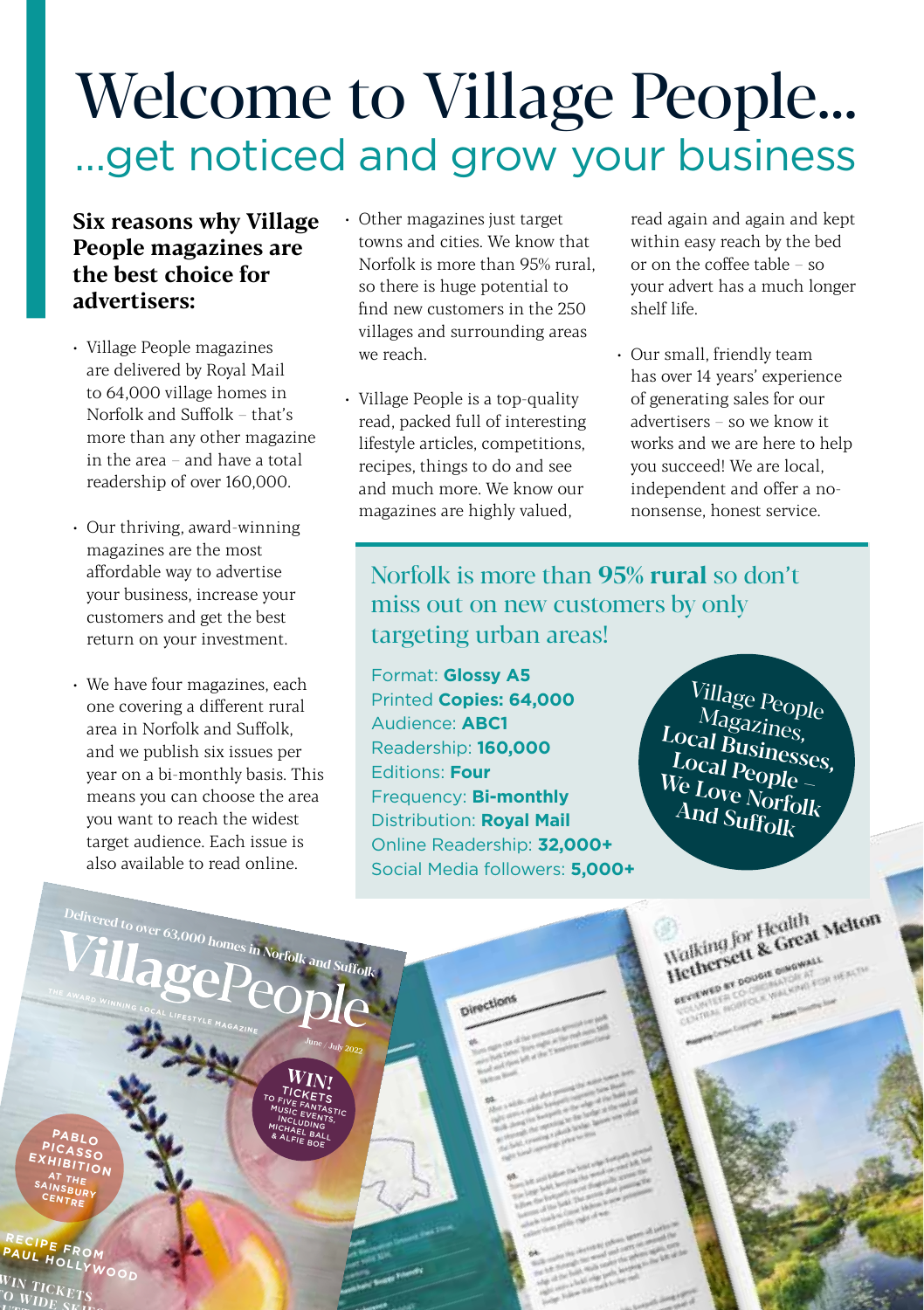

● Speak to our local friendly team who will advise which areas suit your business on 01284 788623

Visit **www.village-people.info**  for a full list of all the villages and postcodes we cover

providing local news and promoting local businesses" **Thinking of promoting your business locally?**

"Reach homes that receive no other local publication

"In a world of digital technology we know that traditional print advertising is often more effective at driving business at a local level"

**Compare the numbers of printed copies**

> **Village People 64,000 (Royal Mail delivered)** Suffolk Norfolk Life - 15.000 (bought) **EDP Norfolk – 12,650 (bought) Let's Talk – 8,137 (bought) Places & Faces – 8,000 (pick up only)** Suffolk Magazine - 8,000 (bought) **Vanilla East Anglia – 5,000 (pick up only)**

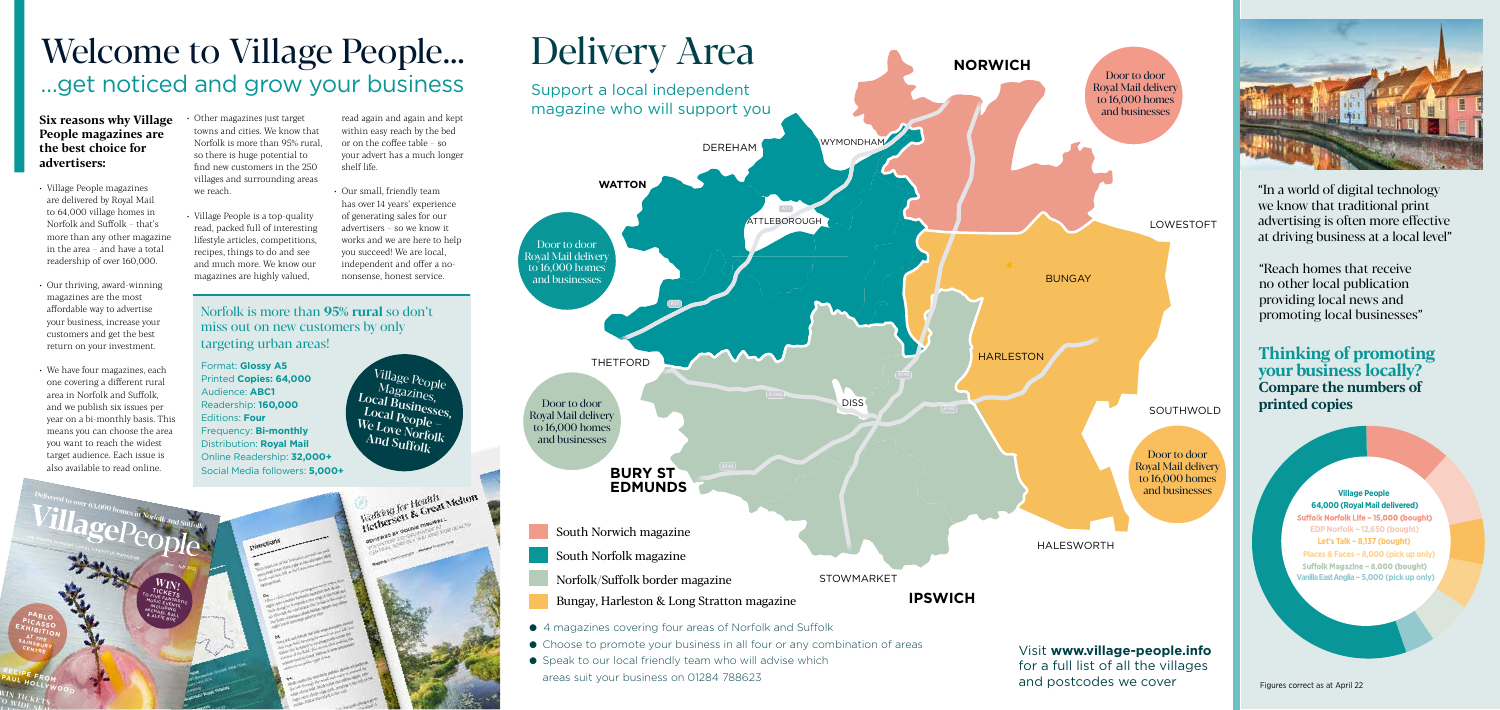#### We know advertising in Village People works here are the facts:

**61%**

of readers when looking for a trades-person or service only looked in **Village People**

## **75%**

have visited a pub or restaurant after seeing an advert or review in **Village People**

**54%**

have contacted local businesses after seeing an advert in **Village People**

**55%**

of readers are over 55

**53%**

don't read any other local magazine or newspaper apart from **Village People**

**42%**

have recommended **Village People**  advertisers to friends or family

#### And that's not all — here's what else we offer our advertisers

- Professional advert design from just £25+vat
- The most competitive advertising rates
- Top tips and advice on how to create the most successful advert
- Free advert feedback service so you can improve your success rate
- A local, experienced team dedicated to helping you achieve the best results



#### Our readers love Village People too!

"Everything in the magazine is local and relevant. I also like the recipes and gardening tips. Thank you, I enjoy receiving the magazine very much."

"The high-quality production makes it lovely to read, especially as it always contains very interesting features and, for us, useful advertising."

"It's a 'go-to' source for local trades."

Stats taken from our independent readers survey, 1000 readers chosen at random. November 2015